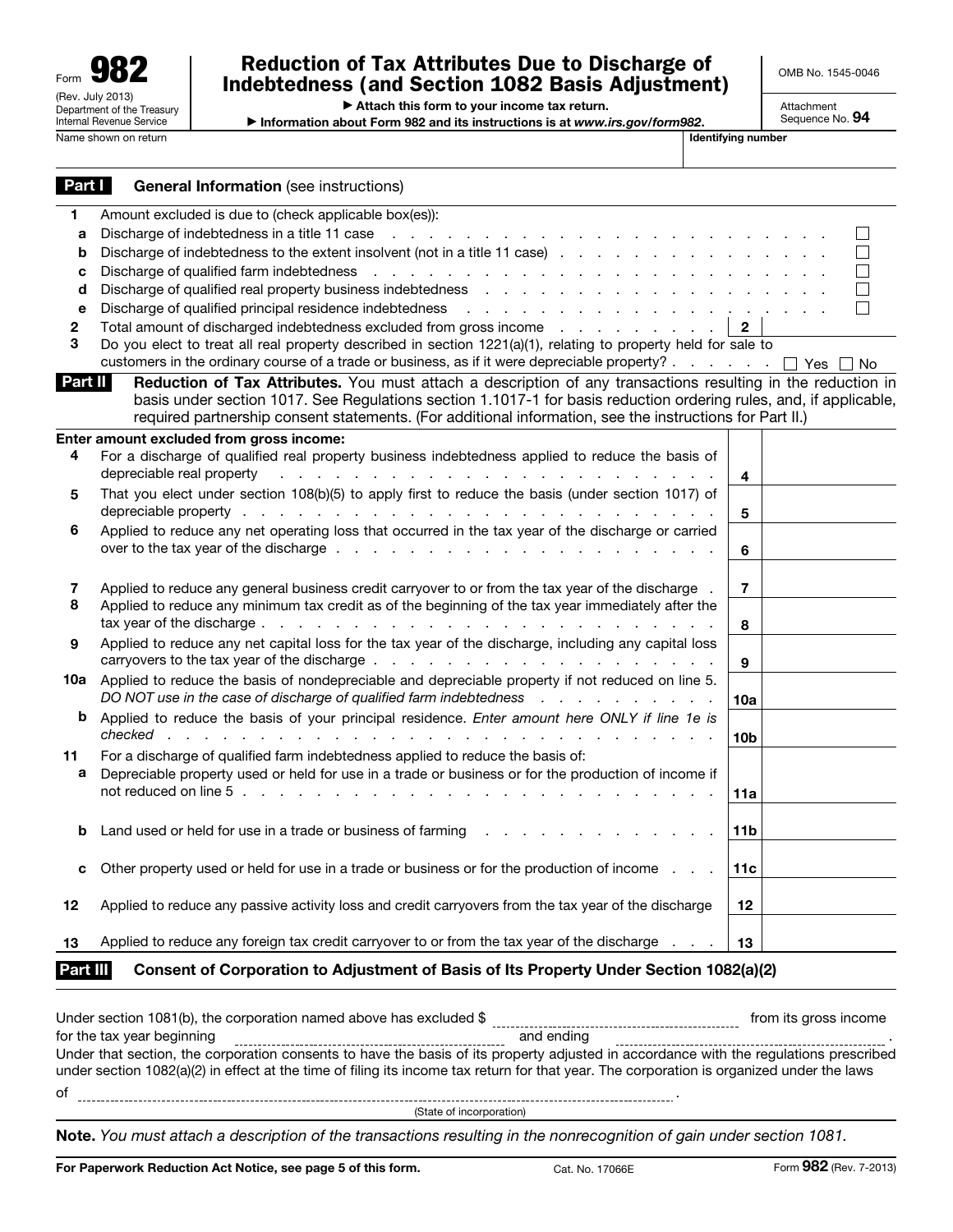# General Instructions

Section references are to the Internal Revenue Code unless otherwise noted.

Future developments. For the latest information about developments related to Form 982 and its instructions, such as legislation enacted after they were published, go to *www.irs.gov/form982*.

## Purpose of Form

Generally, the amount by which you benefit from the discharge of indebtedness is included in your gross income. However, under certain circumstances described in section 108, you can exclude the amount of discharged indebtedness from your gross income.

You must file Form 982 to report the exclusion and the reduction of certain tax attributes either dollar for dollar or 331/3 cents per dollar (as explained below).

| IF the discharged debt<br>you are excluding is                        | THEN follow these steps                                                                                                                                                                                                                                                                                                                                                                               |  |  |  |  |  |
|-----------------------------------------------------------------------|-------------------------------------------------------------------------------------------------------------------------------------------------------------------------------------------------------------------------------------------------------------------------------------------------------------------------------------------------------------------------------------------------------|--|--|--|--|--|
| Qualified principal<br>residence indebtedness                         | 1. Be sure to read the definition of qualified principal residence indebtedness in the instructions for line 1e on page<br>4. Part or all of your debt may not qualify for the exclusion on line 1e but may qualify for one of the other exclusions.                                                                                                                                                  |  |  |  |  |  |
|                                                                       | 2. Check the box on line 1e.                                                                                                                                                                                                                                                                                                                                                                          |  |  |  |  |  |
|                                                                       | 3. Include on line 2 the amount of discharged qualified principal residence indebtedness that is excluded from gross<br>income. Any amount in excess of the excluded amount may result in taxable income. See Pub. 4681 for more<br>information. If you disposed of your residence, you may also be required to recognize a gain on its disposition. For<br>details, see Pub. 523, Selling Your Home. |  |  |  |  |  |
|                                                                       | 4. If you continue to own your residence after the discharge, enter on line 10b the smaller of (a) the amount of<br>qualified principal residence indebtedness included on line 2 or (b) the basis (generally, your cost plus improvements)<br>of your principal residence.                                                                                                                           |  |  |  |  |  |
|                                                                       | If the discharge occurs in a title 11 case, you cannot check box 1e. You must check box 1a and<br>complete the form as discussed below under A nonbusiness debt. If you are insolvent (and not in a title<br>11 case), you can elect to follow the insolvency rules by checking box 1b instead of box 1e and<br>completing the form as discussed below under A nonbusiness debt.<br><b>CAUTION</b>    |  |  |  |  |  |
| A nonbusiness debt (other<br>than qualified principal                 | Follow these instructions if you do not have any of the tax attributes listed in Part II (other than a basis in<br>nondepreciable property). Otherwise, follow the instructions for Any other debt below.                                                                                                                                                                                             |  |  |  |  |  |
| residence indebtedness,<br>such as a car loan or credit<br>card debt) | 1. Check the box on line 1a if the discharge was made in a <i>title 11</i> case (see Definitions on page 3) or the box on line<br>1b if the discharge occurred when you were <i>insolvent</i> (see Line 1b on page 3).                                                                                                                                                                                |  |  |  |  |  |
|                                                                       | 2. Include on line 2 the amount of discharged nonbusiness debt that is excluded from gross income. If you were<br>insolvent, do not include more than the excess of your liabilities over the fair market value of your assets.                                                                                                                                                                       |  |  |  |  |  |
|                                                                       | 3. Include on line 10a the smallest of (a) the basis of your nondepreciable property, (b) the amount of the<br>nonbusiness debt included on line 2, or (c) the excess of the aggregate bases of the property and the amount of<br>money you held immediately after the discharge over your aggregate liabilities immediately after the discharge.                                                     |  |  |  |  |  |
| Any other debt                                                        | Use Part I of Form 982 to indicate why any amount received from the discharge of indebtedness should be excluded<br>from gross income and the amount excluded.                                                                                                                                                                                                                                        |  |  |  |  |  |
|                                                                       | Use Part II to report your reduction of tax attributes. The reduction must be made in the following order unless you<br>check the box on line 1d for qualified real property business indebtedness or make the election on line 5 to reduce<br>basis of depreciable property first.                                                                                                                   |  |  |  |  |  |
|                                                                       | 1. Any net operating loss (NOL) for the tax year of the discharge (and any NOL carryover to that year) (dollar for<br>dollar);                                                                                                                                                                                                                                                                        |  |  |  |  |  |
|                                                                       | <b>2.</b> Any general business credit carryover to or from the tax year of the discharge $(331/3$ cents per dollar);                                                                                                                                                                                                                                                                                  |  |  |  |  |  |
|                                                                       | 3. Any minimum tax credit as of the beginning of the tax year immediately after the tax year of the discharge (33 <sup>1</sup> /3<br>cents per dollar);                                                                                                                                                                                                                                               |  |  |  |  |  |
|                                                                       | 4. Any net capital loss for the tax year of the discharge (and any capital loss carryover to that tax year) (dollar for<br>dollar);                                                                                                                                                                                                                                                                   |  |  |  |  |  |
|                                                                       | <b>5.</b> The basis of property (dollar for dollar);                                                                                                                                                                                                                                                                                                                                                  |  |  |  |  |  |
|                                                                       | 6. Any passive activity loss (dollar for dollar) and credit $(33^{1/3}$ cents per dollar) carryovers from the tax year of the<br>discharge; and                                                                                                                                                                                                                                                       |  |  |  |  |  |
|                                                                       | 7. Any foreign tax credit carryover to or from the tax year of the discharge $(331/3$ cents per dollar).                                                                                                                                                                                                                                                                                              |  |  |  |  |  |
|                                                                       | Use Part III to exclude from gross income under section 1081(b) any amounts of income attributable to the transfer<br>of property described in that section.                                                                                                                                                                                                                                          |  |  |  |  |  |

## How To Complete the Form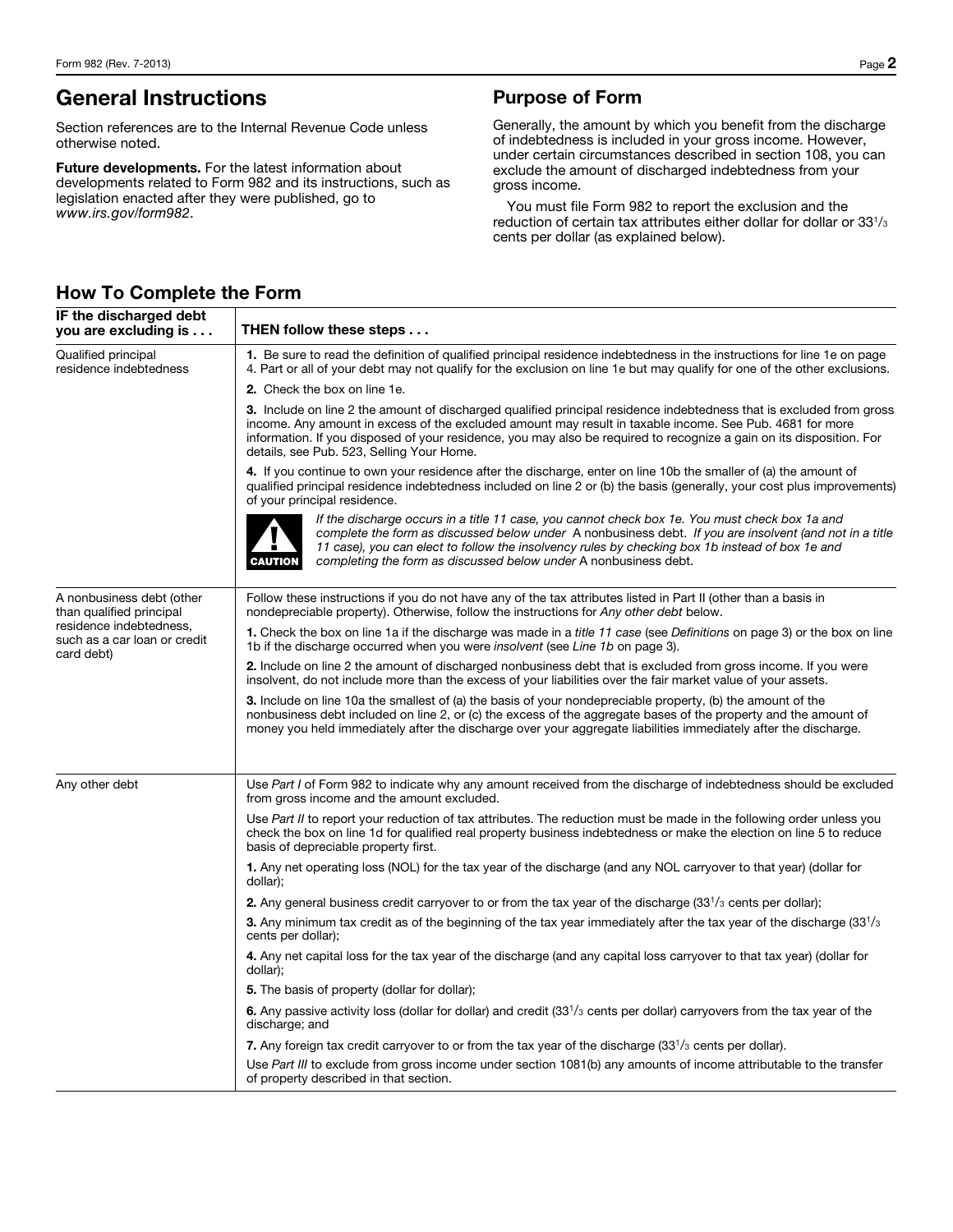TIP *Certain individuals may need to complete only a few lines on Form 982. For example, if you are completing this form because of a discharge of indebtedness on a personal loan (such as a car loan or credit card debt) or a loan for the purchase of your principal residence, follow the chart on page 2 to see which lines you need to complete. Also, see Pub. 4681, Canceled Debts, Foreclosures, Repossessions, and Abandonments, for additional information including many examples and sample forms.*

## Definitions

#### Title 11 Case

A *title 11 case* is a case under title 11 of the United States Code (relating to bankruptcy), but only if you are under the jurisdiction of the court in the case and the discharge of indebtedness is granted by the court or is under a plan approved by the court.

#### Discharge of Indebtedness

The term *discharge of indebtedness* conveys forgiveness of, or release from, an obligation to repay.

### When To File

File Form 982 with your federal income tax return for a year a discharge of indebtedness is excluded from your income under section 108(a).

The election to reduce the basis of depreciable property under section 108(b)(5) and the election made on line 1d of Part I regarding the discharge of qualified real property business indebtedness must be made on a timely filed return (including extensions) and can be revoked only with the consent of the IRS.

If you timely filed your tax return without making either of these elections, you can still make either election by filing an amended return within 6 months of the due date of the return (excluding extensions). Write "Filed pursuant to section 301.9100-2" on the amended return and file it at the same place you filed the original return.

# Specific Instructions

### Part I

The American Recovery and Reinvestment Act of 2009 allows certain businesses to elect under section 108(i) to defer and include ratably over a 5-taxable-year period, beginning with the taxpayer's fourth or fifth taxable year following the taxable year of the reacquisition, any income from the discharge of business debt arising from the reacquisition of certain types of business debt repurchased in 2009 and 2010. For more details, including how to make this election, see section 108(i) and Rev. Proc. 2009-37, 2009-36 I.R.B. 309, available at *www.irs.gov/ irb/2009-36\_IRB/ar07.html*.



*If you made an election under section 108(i) to defer income from the discharge of business debt arising from the reacquisition of a debt instrument, you cannot exclude on lines 1a through 1d the income from the discharge of such indebtedness for the taxable year of the election or any subsequent taxable year.*

#### Line 1b

The insolvency exclusion does not apply to any discharge that occurs in a title 11 case. It also does not apply to a discharge of qualified principal residence indebtedness (see the instructions for line 1e on page 4) unless you elect to have the insolvency exclusion apply instead of the exclusion for qualified principal residence indebtedness.

Check the box on line 1b if the discharge of indebtedness occurred while you were insolvent. You were insolvent to the extent that your liabilities exceeded the fair market value (FMV) of your assets immediately before the discharge. For details and a worksheet to help calculate insolvency, see Pub. 4681.

**Example.** You were released from your obligation to pay your credit card debt in the amount of \$5,000. The FMV of your total assets immediately before the discharge was \$7,000 and your liabilities were \$10,000. You were insolvent to the extent of \$3,000 (\$10,000 of total liabilities minus \$7,000 of total assets). Check the box on line 1b and include \$3,000 on line 2.

#### Line 1c

Check this box if the income you exclude is from the discharge of qualified farm indebtedness. The exclusion relating to qualified farm indebtedness does not apply to a discharge that occurs in a title 11 case or to the extent you were insolvent.

*Qualified farm indebtedness* is the amount of indebtedness incurred directly in connection with the trade or business of farming. In addition, 50% or more of your aggregate gross receipts for the 3 tax years preceding the tax year in which the discharge of such indebtedness occurs must be from the trade or business of farming. For more information, see sections 108(g) and 1017(b)(4).

The discharge must have been made by a qualified person. Generally, a *qualified person* is an individual, organization, etc., who is actively and regularly engaged in the business of lending money. This person cannot be related to you, be the person from whom you acquired the property, or be a person who receives a fee with respect to your investment in the property. A qualified person also includes any federal, state, or local government or agency or instrumentality thereof.

If you checked line 1c and did not make the election on line 5, the debt discharge amount will be applied to reduce the tax attributes in the order listed on lines 6 through 9. Any remaining amount will be applied to reduce the tax attributes in the order listed on lines 11a through 13.

You cannot exclude more than the total of your (a) tax attributes (determined under section 108(g)(3)(B)) and (b) basis of property used or held for use in a trade or business or for the production of income. Any excess is included in income.

#### Line 1d

If you check this box, the discharge of qualified real property business indebtedness is applied to reduce the basis of depreciable real property on line 4. The exclusion relating to qualified real property business indebtedness does not apply to a discharge that occurs in a title 11 case or to the extent you were insolvent.

*Qualified real property business indebtedness* is indebtedness (other than qualified farm indebtedness) that (a) is incurred or assumed in connection with real property used in a trade or business, (b) is secured by that real property, and (c) with respect to which you have made an election under this provision. This provision does not apply to a corporation (other than an S corporation).

Indebtedness incurred or assumed after 1992 is not qualified real property business indebtedness unless it is either (a) debt incurred to refinance qualified real property business indebtedness incurred or assumed before 1993 (but only to the extent the amount of such debt does not exceed the amount of debt being refinanced) or (b) qualified acquisition indebtedness.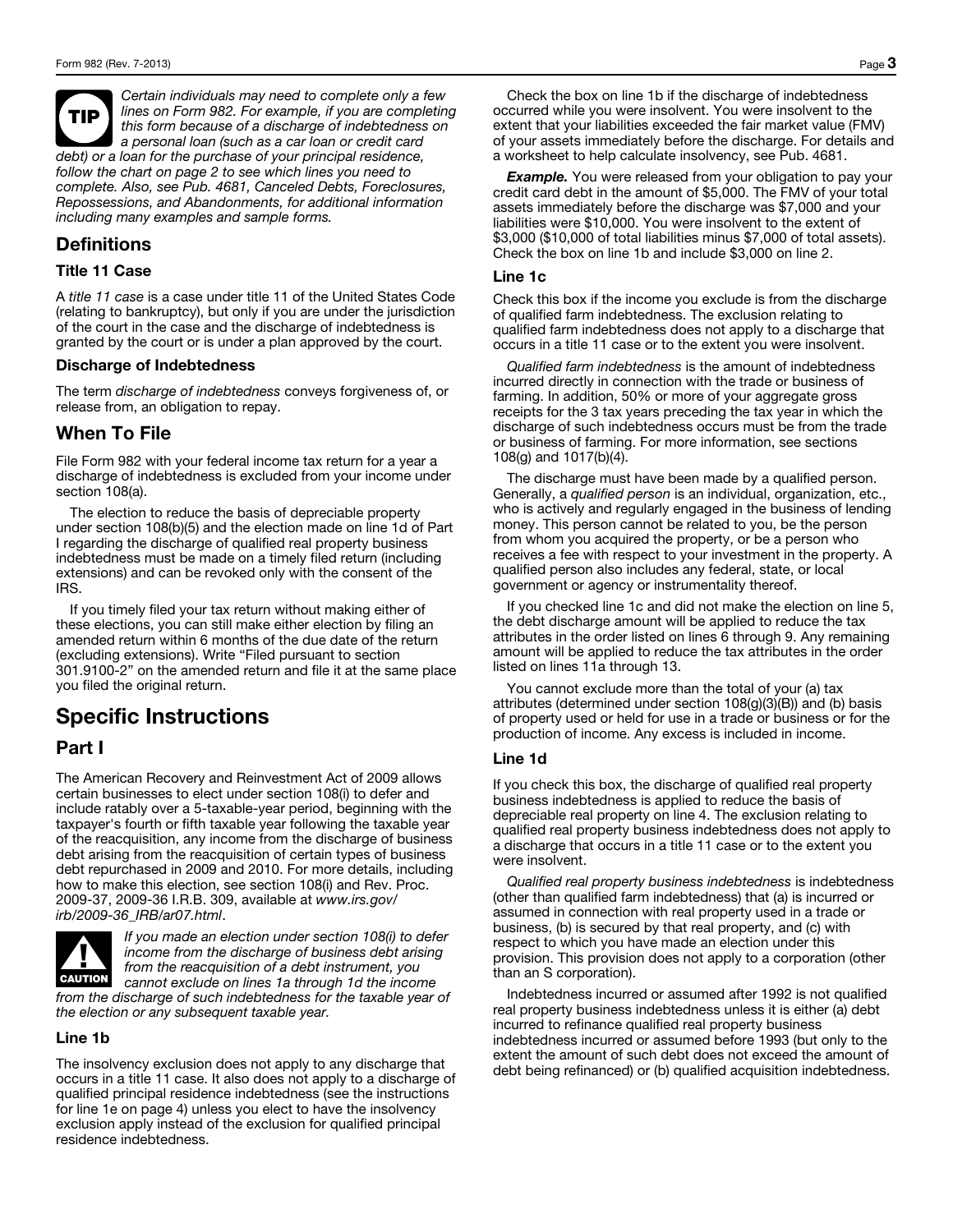*Qualified acquisition indebtedness* is (a) debt incurred or assumed to acquire, construct, reconstruct, or substantially improve real property that is secured by such debt and (b) debt resulting from the refinancing of qualified acquisition indebtedness to the extent the amount of such debt does not exceed the amount of debt being refinanced.

 You cannot exclude more than the excess of the outstanding principal amount of the debt (immediately before the discharge) over the net FMV (as of that time) of the property securing the debt reduced by the outstanding principal amount of other qualified real property business indebtedness secured by that property (as of that time). The amount excluded is further limited to the aggregate adjusted basis (as of the first day of the next tax year or, if earlier, the date of disposition) of depreciable real property (determined after any reductions under sections 108(b) and (g)) you held immediately before the discharge (other than property acquired in contemplation of the discharge). Any excess is included in income.

#### Line 1e

Check this box if the income you exclude is from discharge of qualified principal residence indebtedness. Also, be sure you complete line 2 (and line 10b if you continue to own the residence after discharge). However, if the discharge occurs in a title 11 case, you must check the box on line 1a and not this box. If you are insolvent (and not in a title 11 case), you can elect to follow the insolvency rules by checking box 1b instead of checking this box. For more information, see Pub. 4681.

Principal residence. Your principal residence is your *main home*, which is the home where you ordinarily live most of the time. You can have only one main home at any one time.

Qualified principal residence indebtedness. This indebtedness is a mortgage you took out to buy, build, or substantially improve your main home. It also must be secured by your main home. If the amount of your original mortgage is more than the cost of your main home plus the cost of any substantial improvements, only the debt that is **not** more than the cost of your main home plus improvements is qualified principal residence indebtedness. Any debt secured by your main home that you use to refinance qualified principal residence indebtedness is treated as qualified principal residence indebtedness, but only up to the amount of the old mortgage principal just before the refinancing. Any additional debt you incurred to substantially improve your main home is also treated as qualified principal residence indebtedness.

Amount eligible for the exclusion. The exclusion applies only to debt discharged after 2006. The maximum amount you can treat as qualified principal residence indebtedness is \$2 million (\$1 million if married filing separately). You cannot exclude from gross income discharge of qualified principal residence indebtedness if the discharge was for services performed for the lender or on account of any other factor not directly related to a decline in the value of your residence or to your financial condition.

**Ordering rule.** If only a part of a loan is qualified principal residence indebtedness, the exclusion applies only to the extent the amount discharged exceeds the amount of the loan (immediately before the discharge) that is not qualified principal residence indebtedness. For example, assume your main home is secured by a debt of \$1 million, of which \$800,000 is qualified principal residence indebtedness. If your main home is sold for \$700,000 and \$300,000 of debt is discharged, only \$100,000 of the debt discharged can be excluded (the \$300,000 that was discharged minus the \$200,000 of nonqualified debt). The remaining \$200,000 of nonqualified debt may qualify in whole or in part for one of the other exclusions, such as the insolvency exclusion.

#### Line 2

Enter the total amount excluded from your gross income due to discharge of indebtedness under section 108. If you checked any box on lines 1b through 1e, do not enter more than the limit explained in the instructions for those lines. If you checked line 1a, 1b, or 1c, this amount will not necessarily equal the total reductions on lines 5 through 13 (excluding line 10b) because the debt discharge amount may exceed the total tax attributes. If you checked line 1e, this amount will not necessarily equal the total basis reduction on line 10b (which is required only if you continue to own the residence after the discharge).

See section 382(l)(5) for a special rule regarding a reduction of a corporation's tax attributes after certain ownership changes.

#### Line 3

You can elect under section 1017(b)(3)(E) to treat all real property held primarily for sale to customers in the ordinary course of a trade or business as if it were depreciable property. This election does not apply to the discharge of qualified real property business indebtedness. To make the election, check the "Yes" box.

## Part II

#### Basis Reduction

If you check any of the boxes on lines 1a through 1c, you can elect, by completing line 5, to apply all or a part of the debt discharge amount to first reduce the basis of depreciable property (including property you elected on line 3 to treat as depreciable property). Any balance of the debt discharge amount will then be applied to reduce the tax attributes in the order listed on lines 6 through 13 (excluding line 10b). You must attach a statement describing the transactions that resulted in the reduction in basis under section 1017 and identifying the property for which you reduced the basis. If you do not make the election on line 5, complete lines 6 through 13 (excluding line 10b) to reduce your attributes. See section 1017(b)(2) and (c) for limitations of reductions in basis on line 10a.

### Line 7

If you have a general business credit carryover to or from the tax year of the discharge, you must reduce that carryover by 331/3 cents for each dollar excluded from gross income. See Form 3800, General Business Credit, for more details on the general business credit, including rules for figuring any carryforward or carryback.

#### Line 10a

In the case of a title 11 case or insolvency, the reduction in basis is limited to the aggregate of the basis of your property immediately after the discharge over the aggregate of your liabilities immediately after the discharge. However, this limit does not apply to a reduction in basis reported on line 5 pursuant to section 108(b)(5).

#### Line 10b

If box 1e is checked and you continue to own the residence after discharge, enter the smaller of:

• The part of line 2 that is attributable to the exclusion of qualified principal residence indebtedness, or

• The basis of your main home.